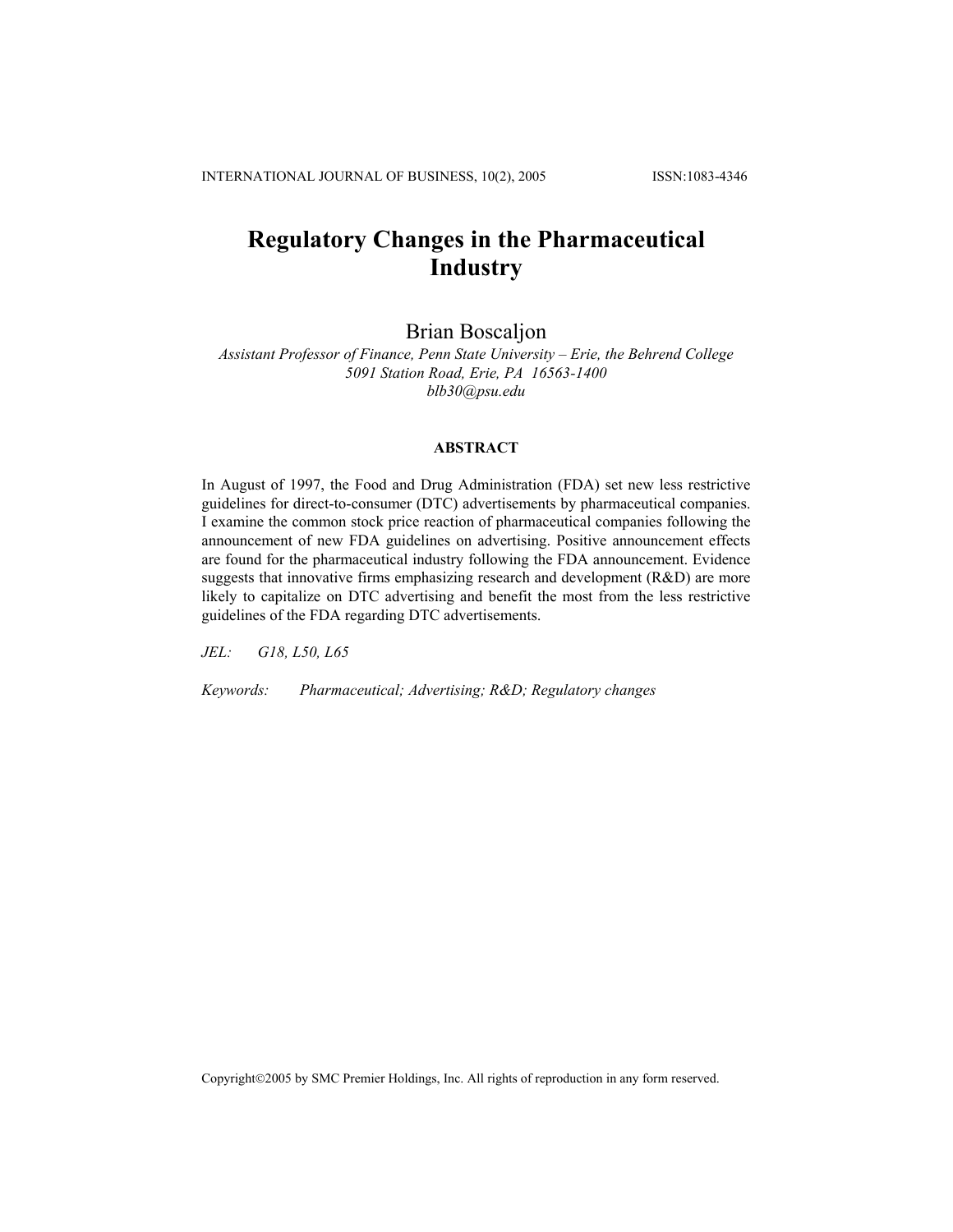#### **I. INTRODUCTION**

In August of 1997, the Food and Drug Administration's (FDA) approved less restrictive guidelines regarding direct-to-consumer (DTC) advertising for pharmaceutical companies. This change in regulation resulted in a flood of pharmaceutical products requiring prescriptions to enter a new era of advertising directly to the consumer. A heated debate continues regarding the impact of the less restrictive advertisements. Physicians and insurance companies criticized the pharmaceutical industry for its increased advertisement expenditures targeted directly to the consumer. Critics are concerned about the level of spending on advertising versus spending on research and development, as well as ethical implications of interfering with the doctor-patient relationship. They raised several questions related to the ethical implications of DTC. Are patients capable of discerning the costs and benefits of new drugs? Would patients seek out the best prescription drug or the best advertised prescription drug? Would patients seek out drugs that are truly necessary or that are only perceived as being beneficial to them? In addition, concerns of rising health care costs continue to draw increased political attention on the pharmaceutical industry.

 While the impact of the decreased regulation has generated much attention from physicians, insurance institutions and marketing, it is unclear how the market reacted to the decreased regulation. One issue addressed by politicians is whether or not increasing expenditures on advertising expenses result in rising prescription drug costs and fewer resources being allocated to research and development of potential medical breakthroughs. This study examines the market reaction to the announcement for firms that emphasize advertising and research and development after controlling for the size of the firm.

#### **II. HISTORY OF DTC ADVERTISING**

In August of 1997, the FDA set new less restrictive guidelines of DTC advertisements by pharmaceutical companies. Prior to August of 1997, any advertisement promoting a drug's benefits was required to list all of the medicine's side effects. This information was technical and virtually impossible to list on a short television advertisement. To get around this requirement the benefits of a prescription drug could be mentioned or the name of the drug could be mentioned in the advertisement but not both. Therefore, prior to this change in legislation it was very difficult to gain brand recognition.

 Calfee (2002) suggests DTC advertising is beneficial citing surveys of consumers conducted by the FDA and others. Survey results suggest DTC advertising benefits consumers by providing valuable information on alternative treatments that can be discussed with their physicians. Lexchin and Mintzes (2002) summarize some of the criticism of DTC advertising. Their major objection to DTC is based on surveys of physicians who feel uncomfortable with prescribing drugs requested by patients. Williams and Hensel (1995) suggest that older individuals are particularly susceptible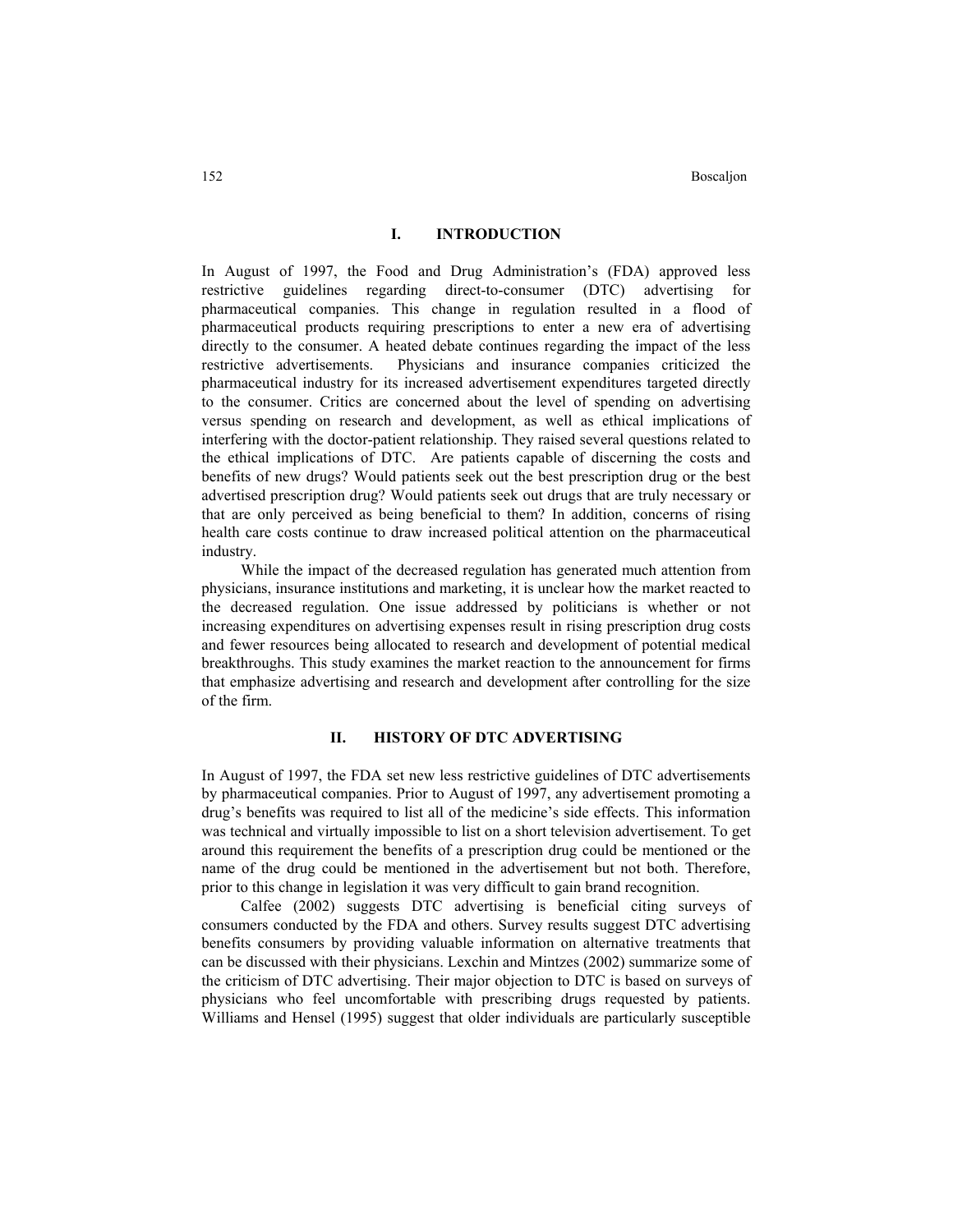to the influences of DTC advertising, because they may seek prescriptions that are unnecessary.

# **III. PRIOR LITERATURE AND THE DEVELOPMENT OF HYPOTHESES**

Prior studies have examined equity value effects of pharmaceutical firms as a result of regulatory changes. Dowdell, Govindaraj, and Jain (1992) found a significant negative effect on common stock prices of the pharmaceutical industry following the new packaging regulation that was implemented as a result of the 1982 Tylenol incident. Bowman, Navissi, and Burgess (2000) found negative announcement effects for pharmaceutical firms after three announcements of regulatory threats in 1992 and 1993. In their paper political vulnerability is proxied by the degree of spending on advertising and research and development. They found firms with higher advertising expenses, suggesting the firms were more vulnerable to political regulation, experienced more negative abnormal returns. While firms with higher research and development expenses, suggesting they were less vulnerable to political regulation, experienced less negative abnormal returns.

 Others have examined the equity value effects of regulatory announcements in other industries with various results. A study by Ruback (1982) indicates that price controls caused significant abnormal losses not connected to the actual revenue reduction required. Millon-Cornett and Tehranian (1989) found large commercial banks had positive abnormal returns associated with the initial Depository Institutions Deregulation and Monetary Control Act of 1980 (DIDMC Act) proposal. In addition, small commercial banks and small savings and loans were found to have negative abnormal returns. Szewczyk and Tsetsekos (1992) studied the reaction of firms incorporated in Pennsylvania and other states following the Pennsylvania Senate Bill 1310 which limits the ability of shareholders to challenge management through the proxy process and eliminates the fiduciary obligation of directors to act in the best interest of shareholders. Significant negative abnormal returns were found for 56 Pennsylvania firms. Lastly, Navissi, Bowman and Emanuel (1999) present evidence of negative abnormal returns following price controls and positive abnormal returns following the removal of price controls in the New Zealand market in the early 1970s.

 In October of 1981, Merck & Co.'s placed the first direct-to-consumer (DTC) advertisement for Pneumovax. Prior to this there was an increasingly heated debate regarding the financial and ethical effects of DTC advertising. The FDA unsure of how to react to this new form of marketing ordered a moratorium on DTC advertising in February of 1983. In September of 1985, the FDA quietly ended the two-year moratorium on DTC advertising of prescription drugs, but restricted what could be said in the advertisements and required full disclosure of warnings. Pharmaceutical firms focused on advertising their brand name or the advantages of the product. However, they were not allowed to mention the product's name and benefits of the product. The growth in DTC advertising expenditures throughout the 1990s was tremendous. In 1994 the level of DTC advertising expenditures was 160 million dollars. In August of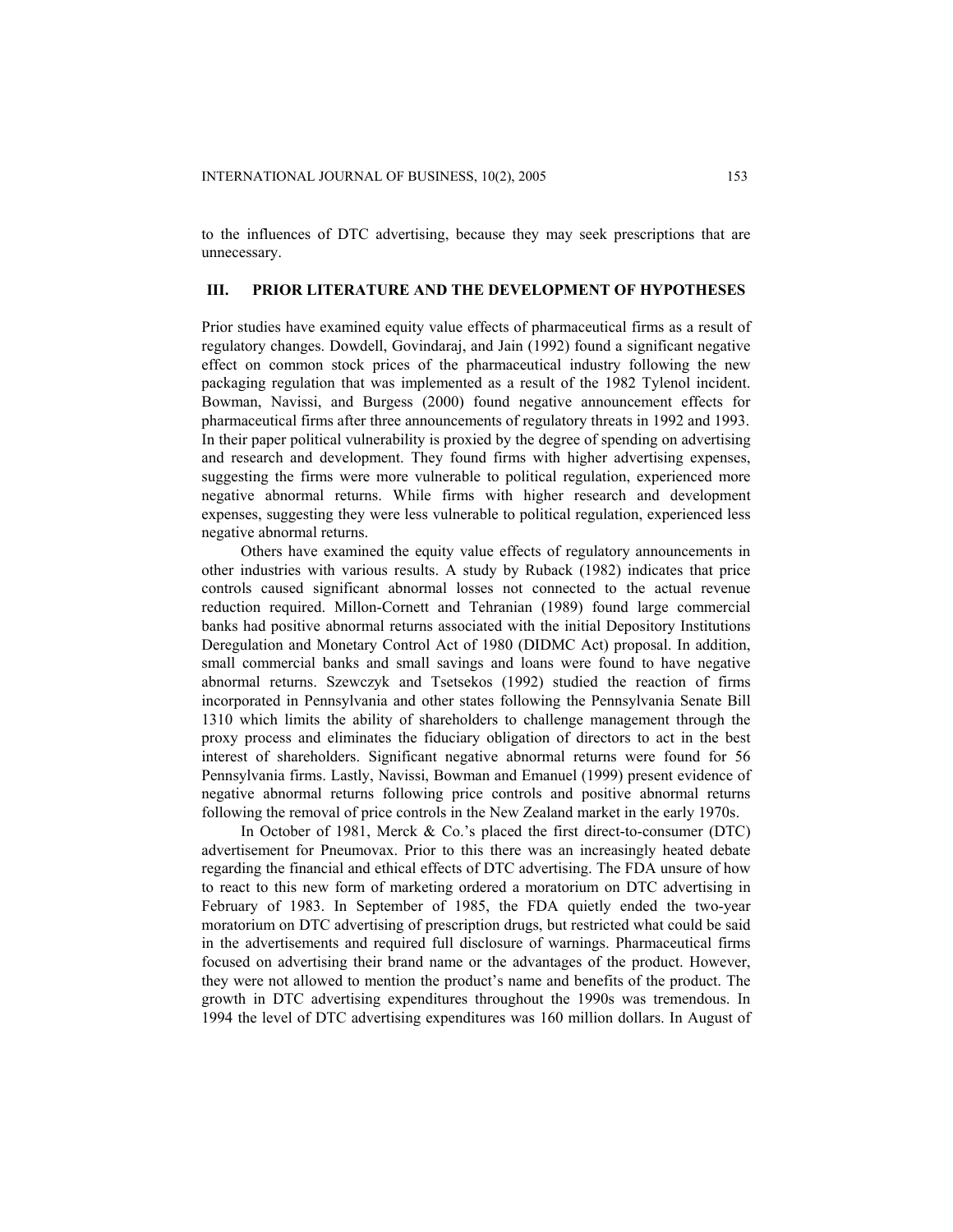1997, the FDA relaxed these restrictions and allowed drug manufacturers to describe the benefits of the drugs without providing long, detailed descriptions of possible side effects. Not surprisingly, DTC advertising by pharmaceutical companies increased 50% to 438 million dollars in 1997. By 1998 the DTC advertising business grew to 1 billion dollars. In 2001, the amount of DTC advertising reached 2.8 billion dollars.

 The common stock price reaction of pharmaceutical firms following the August 8, 1997 announcement of less restrictive guidelines regarding DTC advertisements are analyzed. In the long run, the entire pharmaceutical industry should benefit from less restrictive DTC guidelines. Prior to DTC advertising, pharmaceutical companies relied entirely on physicians' trade journals to promote and recommend new products and treatments. Over the last two decades the trend is for greater involvement by consumers in health care. For example, Luecke (2000) points out that over the past two decades, the status of over 600 prescription drugs was changed to over-the-counter drugs by the FDA. Several studies indicate that advertising increases the knowledge of consumers regarding information for treatments that they would otherwise fail to receive in a timely manner.<sup>1</sup> Numerous studies discuss the difficulties physicians face in informing consumers, due in part to the aspects of consensus guidelines.<sup>2</sup> These studies suggest consumers are not well informed of new information regarding new medical treatments. In addition, the following articles point out common untreated medical conditions resulting from lack of knowledge by potential patients (e.g. depression by Glick et al. (2001), diabetes by Leape (1995), and osteoporosis by Allen (1999)). Increased consumer awareness of new treatments to illnesses is expected to lead to increased demand for prescription drugs. Therefore, positive abnormal returns are expected for the entire industry.

 In addition to examining the overall industry impact, there are two types of pharmaceutical firms that are hypothesized to benefit more from the change in legislation. Firms that have recently used DTC advertising prior to the FDA announcement are expected to benefit from the less restrictive requirements. Firms that emphasize research and development are expected to benefit the most from the less restrictive regulation.

 Within the pharmaceutical industry two types of corporate strategies are emphasized. There are a large group of firms that emphasize research and development spending to develop new or improved pharmaceutical drugs. Alternatively, there are many firms that spend considerably less on R&D expenditures and instead market generic substitutes. Studies discussed earlier indicate the inability of physicians to reach potential consumers in a timely manner regarding new treatments prior to DTC advertising. Firms that spend more heavily on research and development expenditures are more likely to benefit the most from DTC advertising. DTC advertising allows firms to reach a broader audience and increase demand for new products in a shorter time frame.

 Pharmaceutical firms who emphasize research and development are potentially able to gain new market share more quickly by advertising directly to the consumers regarding the benefits of their patented protected drugs. These firms would be expected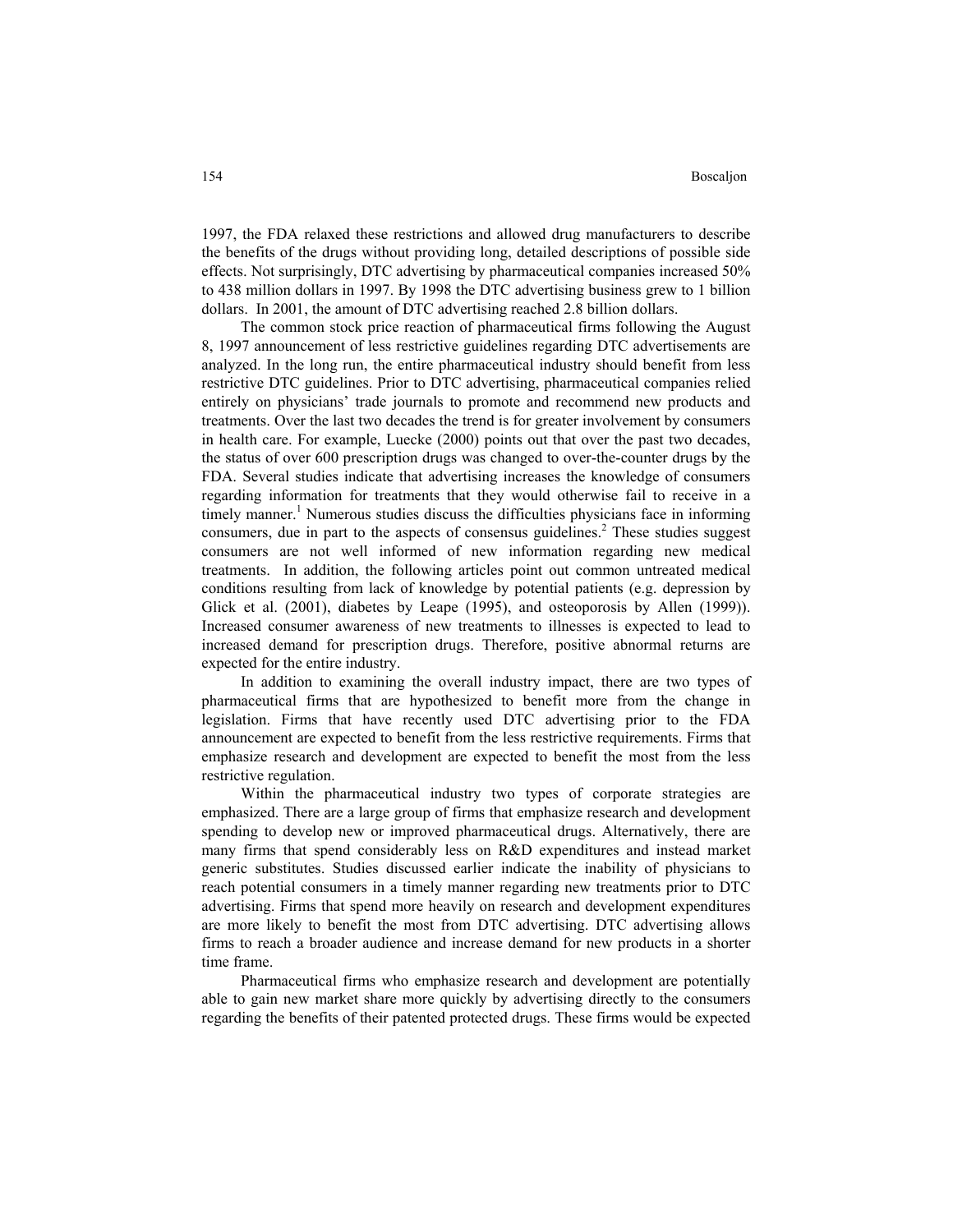to take advantage of DTC advertising in order to shorten the length of time needed to build their market share. The expiration of patents shortens the life of new projects due to increased competition from generic brands after the patents expire. Creating an early demand for the product is crucial in an industry that has a limited patent protection life from generic competitors. Therefore, firms emphasizing R&D are expected to have an added incentive to gain brand recognition prior to the expiration of the patent and increased competition.

 The relative research and development expenditures compared to the size of the firm is used to proxy the degree of emphases on research and development for the firm. There are many smaller firms whose primary mission is research and development. Using an absolute measure of research and development would not capture these firms because of the wide range of size and expenditures on research and development. Pharmaceutical firms who spend a large amount on research and development expenditures relative to total assets of the firm are hypothesized to have the largest positive abnormal returns. The market is expected to react favorably due to expectations of higher future cash flows resulting from increased brand name recognition.

 It is hypothesized that the deregulation will immediately allow the large firms who previously engaged in DTC advertising to enhance brand name recognition. Regulation limited the effectiveness due to the lengthy restrictions and inability of firms to identify brand names with medical treatments. Brand name recognition prior to the deregulation was more difficult to obtain. Advertisers could either emphasize their brand name or the medical treatment. However, they could not emphasize both at the same time. Therefore, prior to the deregulation advertisers needed to rely on increasing consumer awareness and hope that physicians would prescribe the product after consumers consulted their physicians. After the deregulation advertisers are not as restricted in creating brand name recognition. Firms with prior DTC advertising are expected to desire brand name recognition the most. Therefore, deregulation is expected to benefit large firms with prior DTC advertisements who have the ability to emphasize brand names more after the deregulation. In addition, these firms are most likely to have current patent protected drugs that will immediately benefit from the deregulation of the DTC advertisements.

 Lastly, critics of the deregulation of DTC advertising suggest that corporations have limited funds available for either advertising or R&D expenditures. Critics suggest that R&D expenditures will be reduced and advertising expenditures will be increased with deregulation. Prior to August of 1997, DTC advertising was primarily done by only a select number of very large firms. Examining the results for the DTC advertising and R&D groups provide an indirect test of the political hypothesis. The limitations of this test in this study are discussed with the results.

#### **IV. DATA AND METHODOLOGY**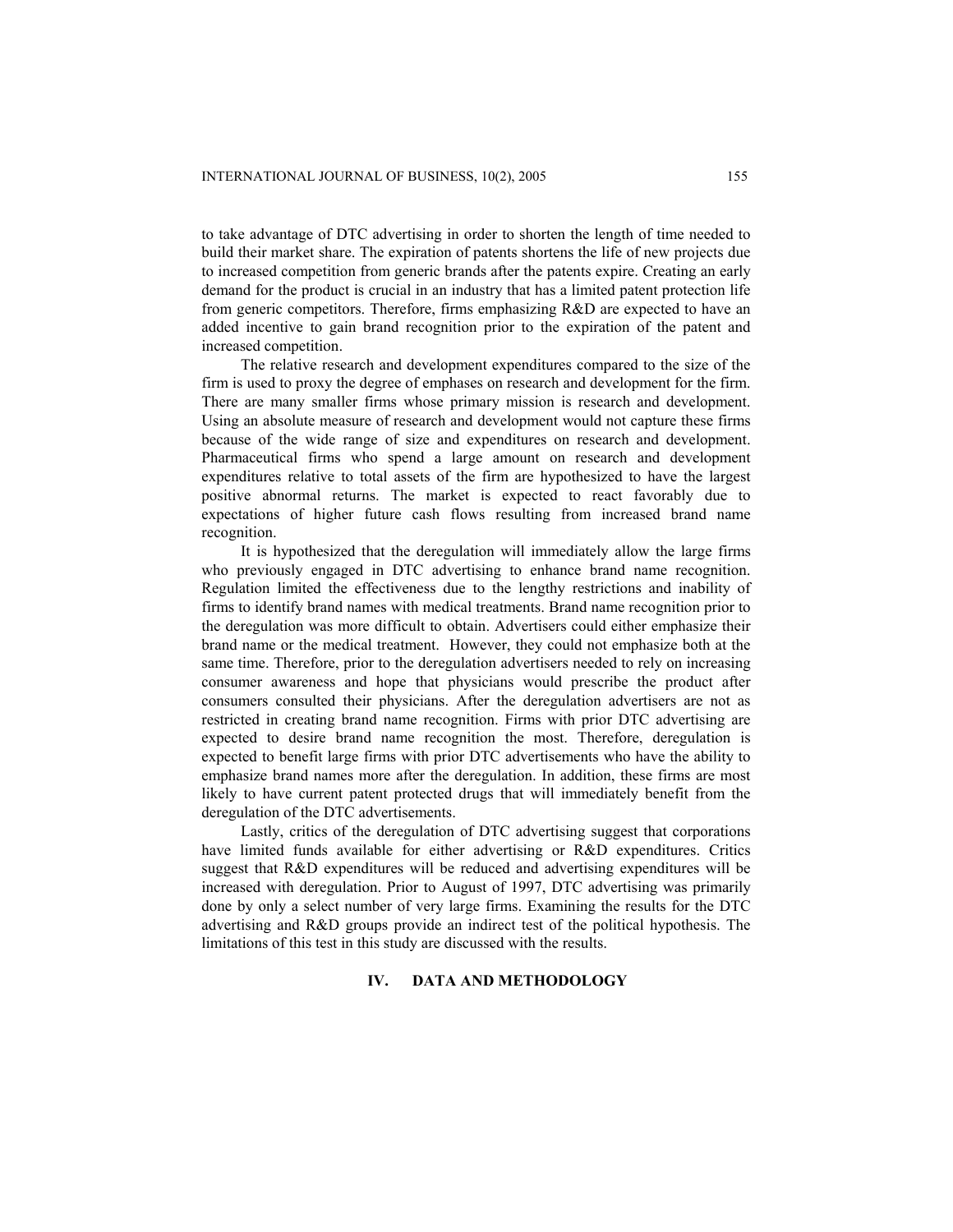Two-day excess returns are calculated using the market model and standard event study methodology. The announcement date,  $t = 0$ , is August 8, 1997, the day the FDA publicly reported the changes in requirements for DTC pharmaceutical advertising. The excess returns are calculated as follows:

$$
AR_{iE} = R_{iE} - E(R_{iE})
$$
 (1)

where  $RiE$  = the security return for firm i for days t = -1 and t = 0 around event E;  $E(R_i) = \alpha_i + \beta_i R_{mE}$ ; and  $R_{mE}$  = market return (CRSP value-weighted index) for days t  $= -1$  and  $t = 0$  around event E.

The parameters  $\alpha_i$  and  $\beta_i$  are estimated using the market model over t = -301 and ends t = -46 around event E. The excess returns of firm j for t = -1 and t = 0, ARjt, are summed to generate the two-day excess returns, which are then averaged over all firms within a particular group to produce a portfolio average of two-day excess returns. Under the null hypothesis of no announcement effect, the average standardized two-day excess return of T announcements is distributed:  $N(0, \sqrt{2}/\sqrt{T})$ . To obtain the test statistic for the portfolio average of two-day excess returns, the excess returns of firm j for  $t = -1$  and  $t = 0$  are first standardized: SARjt = ARjt/Sjt

$$
S_{jt} = \sqrt{V_j^2 \left[1 + \frac{1}{M} + \frac{(R_{mt} - \overline{R}_m)^2}{\sum_{i=1,M} (R_{mi} - \overline{R}_m)^2}\right]}
$$
(2)

where  $V_i^2$  is the residual variance of firm j's market model regression, M is the number of days in the estimation period, Rmt is day t market return, and  $\overline{R}_m$  is the mean market return during the estimation period.

The standardized two-day average excess returns are used to test the hypothesis that reduced regulatory restrictions by the FDA have a positive effect on equity values of pharmaceutical firms. Further analysis using the following regression model are used to examine the impact of research and development expenses and advertising expenses in explaining the standardized two-day average excess returns. Total sales are included in the regressions to control for the size of the company. In general all pharmaceutical firms are expected to benefit from deregulation of DTC advertising. Furthermore, it is hypothesized that innovative firms with greater expenditures of R&D as a percentage of total assets, benefit more from the relaxation of DTC requirements than generic firms. It is also hypothesized that firms that incorporated DTC advertising in the prior year benefit more due to an enhanced ability to create brand name recognition after the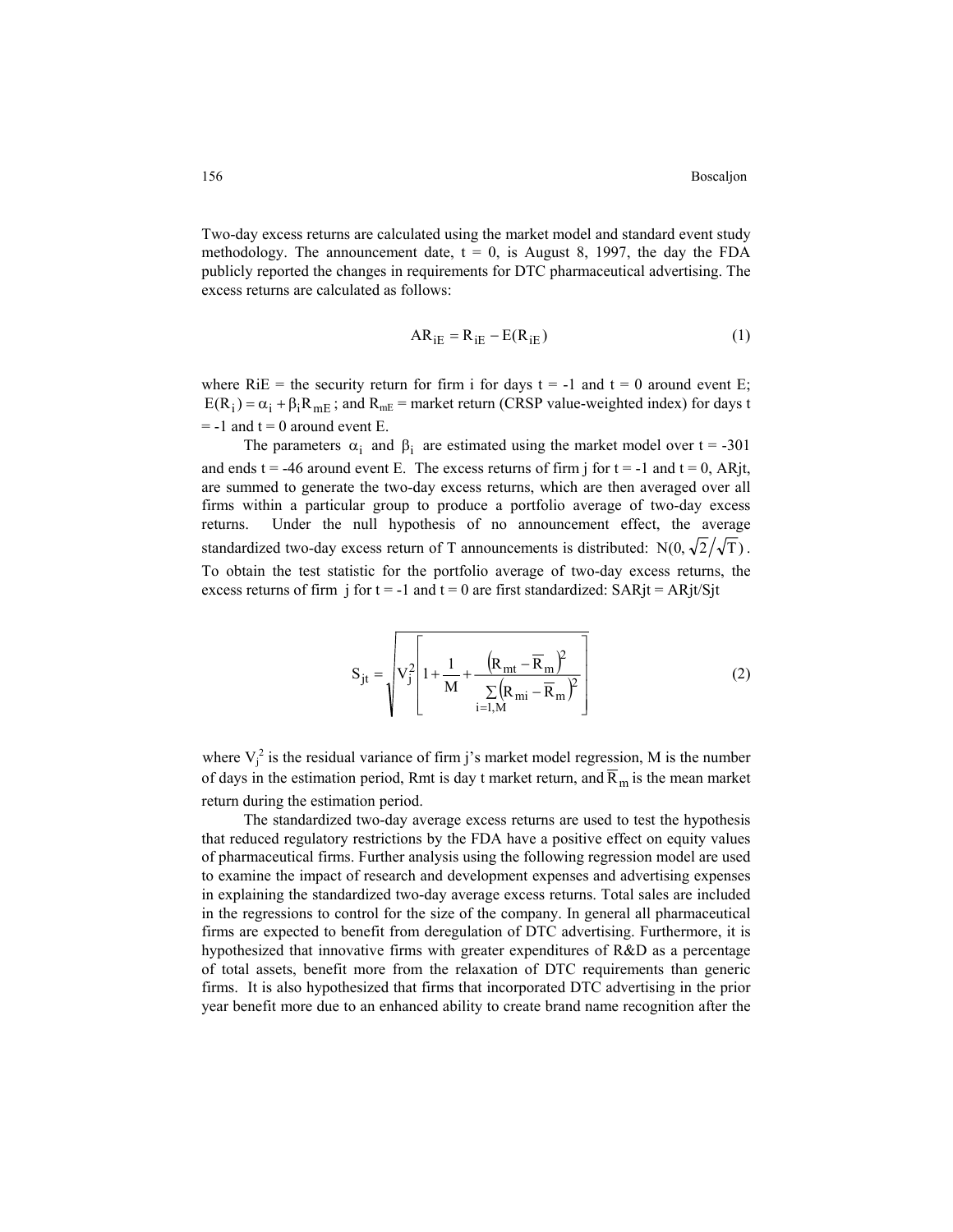relaxed regulation. In addition to examining standardized excess returns for specific sub groups, dummy variables are included in a regression to test these hypotheses.

$$
SAR_i = \alpha_i + \beta_{1i}S_i + \beta_{2i}DRD_i + \beta_{3i}ADV_i + \varepsilon_i
$$
 (3)

where  $S_i$  = Total Sales for firm i; DRD<sub>i</sub> = Dummy variable for firms with highest R&D as a percentage of Total Assets; and  $ADV_i =$  Dummy variable for sixteen pharmaceutical firms with the highest amount of advertising expenditures in the prior year.

Observations in the full sample have daily return data available on the Center for Research in Securities Prices (CRSP) and R&D expenditures (item 46) on the Compustat industrial files. The full sample consists of 275 firms in the pharmaceutical industry (NAICS =  $325412$ ,  $325411$ ,  $325414$ ). Sixteen of these firms had DTC expenditures in 1997 based on *Med Ad News*, June 1998.

#### **V. EMPIRICAL RESULTS**

Market reaction to the announcement of less restrictive requirements by the FDA is examined. Positive abnormal announcement effects are found for the pharmaceutical industry following the FDA announcement. In addition, the pharmaceutical industry is analyzed with respect to advertising expenditures and the level of research and development expenditures as a percentage of total assets. The findings suggest that less restrictive guidelines by the FDA regarding DTC advertising provides the greatest benefits to pharmaceutical firms that emphasize research and development.

 The full sample for Table 1 consists of 275 firms in the pharmaceutical industry. For the full sample the standardized two-day average abnormal return in response to the FDA guideline of DTC pharmaceutical advertising announcement is 1.74%, statistically significant at the 0.01 level. For the full sample of 275 announcements, 59.6% of the standardized average abnormal returns are positive. These results are consistent with the hypotheses that in the long run all pharmaceutical firms benefit from the less restrictive FDA guidelines. Thus, as consumers become more aware of new medical treatments demand and revenues are expected to increase industry wide.

 In Panel A of Table 1, the full sample is separated into two groups based on research and development expenditures as a percentage of total assets. The group of 138 firms that spent the most on research and development expenditures as a percentage of total assets has a standardized two-day average abnormal return of 2.76%, significant at the 0.01 level. Conversely, the group of 137 firms that spent the least on research and development expenditures as a percentage of total assets has a standardized two-day average abnormal return of 0.71% that is not statistically significant. These findings are consistent with the hypothesis that pharmaceutical firms who emphasize research and development have the largest positive standardized abnormal returns. Firms with large R&D expenditures are more likely to capitalize on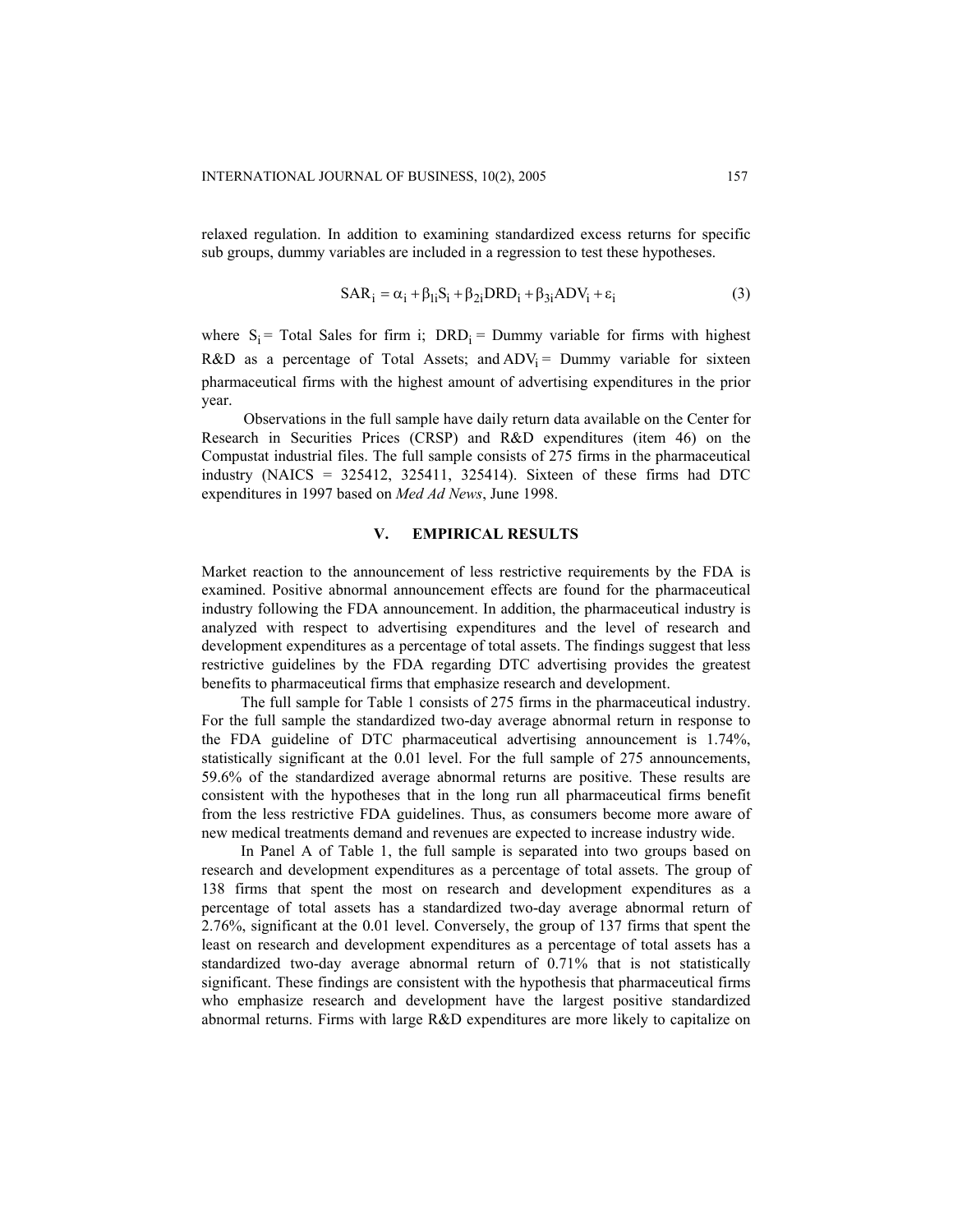these expenditures in an environment that is less restrictive in marketing new innovative products directly to the consumer. New products are not reliant on traditional methods of promotion based on physicians' endorsements. Therefore, the results suggest that more timely awareness of innovative products benefits firms emphasizing R&D expenditures. Thus, innovative firms are expected to capitalize more on brand recognition resulting from DTC advertising.

 Further analysis of the sample investigates the stock price reaction of sixteen firms that use DTC advertising in 1997.<sup>3</sup> In Panel B of Table 1, sixteen pharmaceutical firms that use DTC advertising are examined. Firms in the sample using DTC advertising have a standardized two-day average abnormal return of –0.71% that is not statistically significant. The results are somewhat surprising and are not consistent with the hypothesis that firms using DTC advertising prior to the deregulation benefit from the deregulation. This suggests that the market did not anticipate additional benefits from the deregulation enhancing the ability of large firms to increase brand name recognition. The results imply that firms who did not use DTC advertising prior to the deregulation benefit more from the deregulation. The deregulation allows consumers to more easily identify a direct relationship between a medical treatment and brand name recognition. The results suggest smaller firms after deregulation are able to enter the market of DTC advertising due to the lower cost-benefit tradeoff in identifying brand name recognition.

|                                                                        |             | Avg. Std.    |             |             | $%$ of   |  |
|------------------------------------------------------------------------|-------------|--------------|-------------|-------------|----------|--|
| Sample                                                                 |             | Abnormal     | Parametric  | Signed Rank | Positive |  |
| Observation Type                                                       | <b>Size</b> | $Return$ (%) | z-Statistic | z-Statistic | Returns  |  |
| Full Sample                                                            | 275         | 1.74         | $3.90^{**}$ | $4.27^{**}$ | 59.60    |  |
| Panel A: Based on R&D as a percentage of Total Assets                  |             |              |             |             |          |  |
| Most R&D Emphases                                                      | 138         | 2.76         | $4.59^{**}$ | $5.36^{**}$ | 68.80    |  |
| Least R&D Emphase                                                      | 137         | 0.71         | 0.95        | 0.67        | 50.40    |  |
| Panel B: 16 firms with highest advertising expenditures in prior year. |             |              |             |             |          |  |
|                                                                        |             |              |             |             |          |  |
| Firms using DTC Adv.                                                   | 16          | $-0.48$      | $-1.12$     | $-2.54**$   | 37.5%    |  |

**Table 1**  Tests of stock price reaction of less restrictive FDA requirements

Average standardized two-day excess returns,  $t = -1$  and 0, are defined as market model abnormal returns for the sample of 275 pharmaceutical firms (NAICS = 325412, 325411, or 25414) around the event date, t=0 is August 8, 1997, relaxing of FDA requirements for DTC pharmaceutical advertisements. Significance levels are based on one-tail tests.

\* Significant at 5% level. \*\* Significant at 1% level.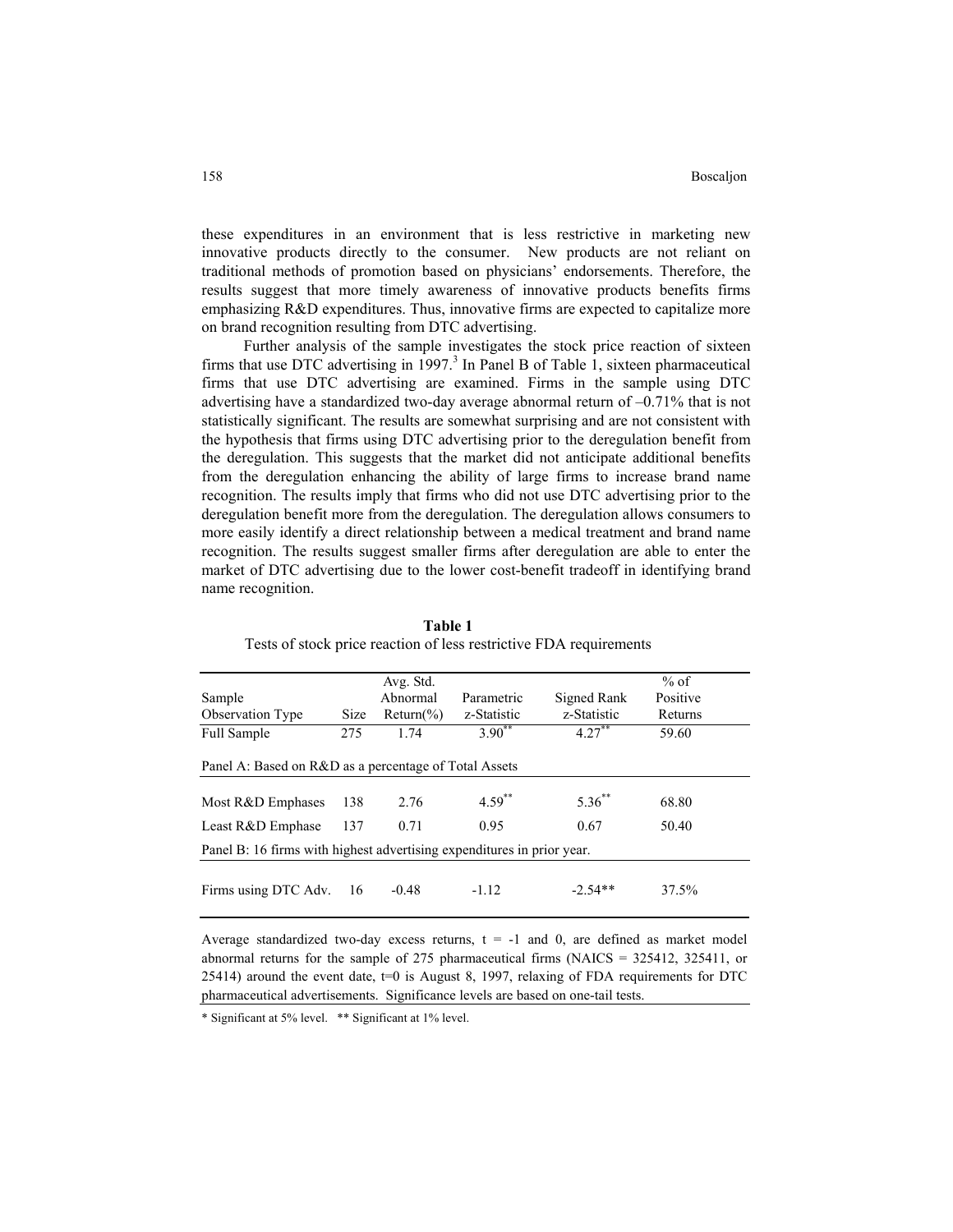The results for the large firms with prior DTC advertising provide an indirect test of the political vulnerability hypothesis.<sup>4</sup> Based on this hypothesis larger firms with greater advertising budgets (more political vulnerable) are hypothesized to be more likely to benefit from the less restrictive guidelines than smaller firms with smaller advertising budgets. In addition, firms that spend more on R&D expenditures are considered less politically vulnerable and are therefore expected to have a smaller reaction (if any) to the regulatory announcement. The results do not support the political vulnerability hypothesis that firms with greater advertising budgets are more likely to benefit from the less restrictive guidelines than smaller firms with smaller advertising budgets. This suggests that positive announcements regarding FDA regulation do not have a significant effect on politically vulnerable firms. This is not necessarily inconsistent with Bowman, Navissi, and Burgess (2000), because in their study negative announcements regarding FDA regulation are found to have significant negative price reactions and it is reasonable that positive announcements may not affect the same types of firms with respect to advertising and R&D expenditures.

# **Table 2**  Descriptive Statistics (in millions)

| $\frac{1}{2}$ and $\frac{1}{2}$ is the sum position of the sum in the sum $\frac{1}{2}$ . |                     |          |         |  |  |  |
|-------------------------------------------------------------------------------------------|---------------------|----------|---------|--|--|--|
|                                                                                           | <b>Total Assets</b> | Sales    | R&D     |  |  |  |
| Mean                                                                                      | 985.5               | 795.6    | 104.0   |  |  |  |
| Median                                                                                    | 42.4                | 9.9      | 12.1    |  |  |  |
| Minimum                                                                                   | 0.7                 | 0.0      | 0.0     |  |  |  |
| Q1                                                                                        | 18.2                | 2.0      | 4.7     |  |  |  |
| Q <sub>3</sub>                                                                            | 123.5               | 51.7     | 25.6    |  |  |  |
| Maximum                                                                                   | 27,381.4            | 23,636.9 | 2,140.0 |  |  |  |

| Panel B: 16 firms using DTC advertising. |                     |          |         |  |  |
|------------------------------------------|---------------------|----------|---------|--|--|
|                                          | <b>Total Assets</b> | Sales    | R&D     |  |  |
| Mean                                     | 12,054.5            | 10,798.8 | 1,233.7 |  |  |
| Median                                   | 12,577.4            | 11,883.5 | 1,379.0 |  |  |
| Minimum                                  | 266.9               | 132.1    | 79.2    |  |  |
| Maximum                                  | 25,811.9            | 23,636.9 | 2,140.0 |  |  |

The full sample includes 275 firms in the pharmaceutical industry (NAICS = 325412, 325411, or 325414). Data are taken from Compustat industrial files and are measured as of 1997 fiscal year-end.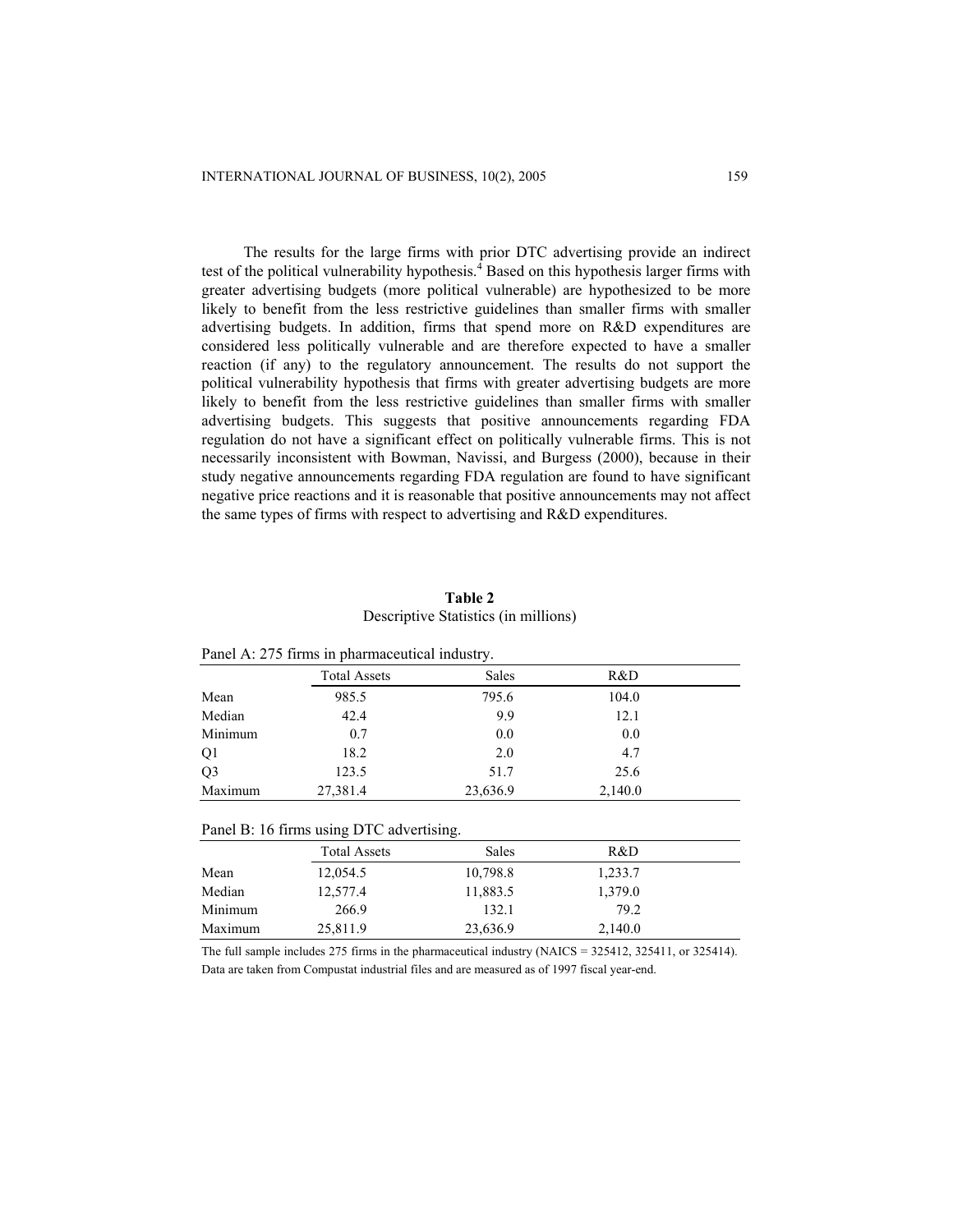| Company                     | <b>Total Assets</b> | Sales    | R&D     | DTC '97 | DTC '96 |
|-----------------------------|---------------------|----------|---------|---------|---------|
| Glaxo Wellcome Inc.         | 13,921.0            | 13,435.0 | 1,883.0 | 126.6   | 99.8    |
| <b>Bristol Myers Squibb</b> | 14,977.0            | 16,701.0 | 1,385.0 | 102.3   | 47.6    |
| Pfizer Inc.                 | 15,336.0            | 12,504.0 | 1,928.0 | 82.7    | 59.1    |
| Schering-Plough             | 6,507.0             | 6,778.0  | 847.0   | 68.5    | 71.8    |
| Merck & Co.                 | 25,811.9            | 23,636.9 | 1,683.7 | 50.0    | 89.2    |
| Astra Pharmaceutical        | 7,841.1             | 5,653.4  | 1,101.1 | 41.9    | 0.0     |
| Zeneca Pharmaceutical       | 8,229.9             | 8,612.7  | 1,072.7 | 26.2    | 1.5     |
| Eli Lilly & Co.             | 12,577.4            | 8,517.6  | 1,382.0 | 25.6    | 1.3     |
| American Home Prod.         | 20,825.1            | 14,196.0 | 1,558.0 | 25.5    | 46.8    |
| Johnson & Johnson           | 21,453.0            | 22,629.0 | 2,140.0 | 24.5    | 73.5    |
| Pharmacia & Upjohn          | 10,380.0            | 6,710.0  | 1,217.0 | 12.1    | 12.5    |
| Warner-Lambert Co.          | 8,030.5             | 8,179.8  | 672.2   | 7.9     | 0.0     |
| Smithkline Beecham          | 13,910.0            | 12,784.0 | 1,379.0 | 5.9     | 15.5    |
| <b>Forest Laboratories</b>  | 744.3               | 427.1    | 79.2    | 1.7     | 0.0     |
| Abbott Laboratorie          | 12,061.1            | 11,883.5 | 1,302.4 | 0.3     | 8.2     |
| Agouron Pharm. In.          | 266.9               | 132.1    | 108.1   | 0.2     | 0.0     |

**Table 3**  Descriptive Statistics (in million)

DTC '97 and DTC '96 are direct-to-consumer advertising expenditures for 1997 and 1996, respectively. DTC expenditure data are taken from *Med Ad News*, June 1998. Total Asset, Sales and R&D data are taken from Compustat industrial files and are measured as of 1997 fiscal year-end.

 The descriptive statistics for the firms in the sample are reported in Table 2. In Panel A of Table 2, total assets for the full sample of pharmaceutical firms range from \$700 thousand to \$27,381.4 million, with a median of \$42.4 million and a mean of \$985.5 million. R&D expenditures range from \$0 to \$2,140.0 million, with a median of \$12.1 million and a mean of \$104.0 million. Panel B of Table 2 provides descriptive statistics for firms that use DTC advertising. Total assets for firms using DTC advertising range from \$266.9 million to \$25,811.9 million, with a median of \$12,577.4 million and a mean of \$12,054.5 million. R&D expenditures range from \$79.2 million to \$2,140.0 million, with a median of \$1,379.0 million and a mean of \$1,233.7 million.

 Table 3 lists the sixteen firms that use DTC advertising with descriptive statistics. The amount of DTC advertising expenditures ranged from \$188.1 thousand to \$126.6 million. As illustrated by Table 3, the typical firm that uses DTC advertising is large and has a substantial amount invested in R&D. Only one firm that uses DTC is above the median in terms of relative R&D expenditures as a percentage of total assets. This is not real surprising given the large size of the firms that use DTC. However, the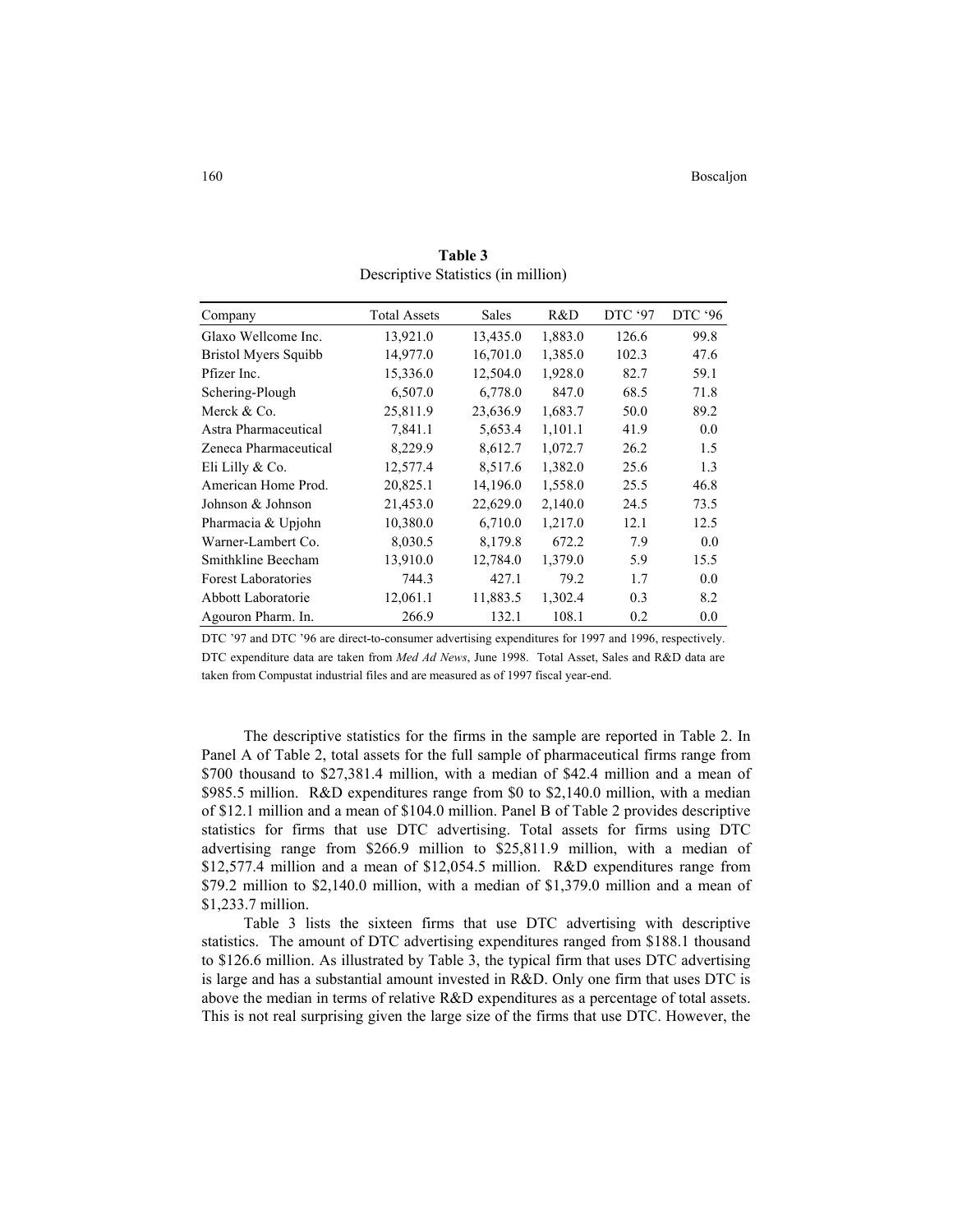results in Table 1 and descriptive statistics in Tables 2 and 3 imply that the market does not perceive any additional benefit going towards large firms who previously had DTC advertising prior to the announcement.

 Conversely, the market perceives firms that emphasize R&D benefit the most from the less restrictive FDA regulations. These results suggest that the less restrictive DTC advertising regulations benefit firms that emphasize R&D not advertising expenditures. This provides interesting evidence in light of the debate concerning the increased costs of prescription drugs and concerns regarding the amount of spending on advertising and R&D. The results of this study imply that benefits of less restrictive DTC advertising are realized by firms emphasizing R&D and no apparent benefits are immediately realized by firms that currently use DTC advertising.

| Table 4                                                                 |
|-------------------------------------------------------------------------|
| Regression of standardized two-day abnormal returns on sales, and dummy |
| variables for R&D/(Total Assets), and prior DTC advertising             |

| Variable                                      | Coefficient | Coefficient | Coefficient |
|-----------------------------------------------|-------------|-------------|-------------|
|                                               | $(t-value)$ | $(t-value)$ | $(t-value)$ |
| Intercept                                     | 0.008       | 0.007       | 0.006       |
|                                               | (1.43)      | (1.40)      | (1.17)      |
| Sales in Millions                             | $-0.001$    | $-0.001$    |             |
|                                               | $(-0.35)$   | $(-0.86)$   |             |
| R&D Emphases                                  | $0.022**$   | $0.022**$   | $0.023**$   |
| $(1$ if $R&D/TA$ is high, 0 otherwise)        | (2.94)      | (2.99)      | (3.32)      |
| DTC Advertising                               | $-0.007$    |             |             |
| (1 if firm uses DTC advertising, 0 otherwise) | $(-0.35)$   |             |             |
| F-statistic                                   | $3.94**$    | 5.87**      | $11.00**$   |
| Adjusted R-square                             | 0.03        | 0.06        | 0.06        |

Regression tests using standardized two-day abnormal returns as the dependent variable associated with 275 pharmaceutical firms (NAICS = 325412, 325411, or 325414). Significance levels are based on onetail tests. I hypothesize coefficients will be positive on R&D Emphases and DTC Advertising.

\* Significant at 5% level. \*\* Significant at 1% level.

Table 4 reports the results of regressing standardized abnormal returns around the FDA announcement event on sales, research and development expenditures as a percentage of total assets, and DTC advertising expenditures. The results of the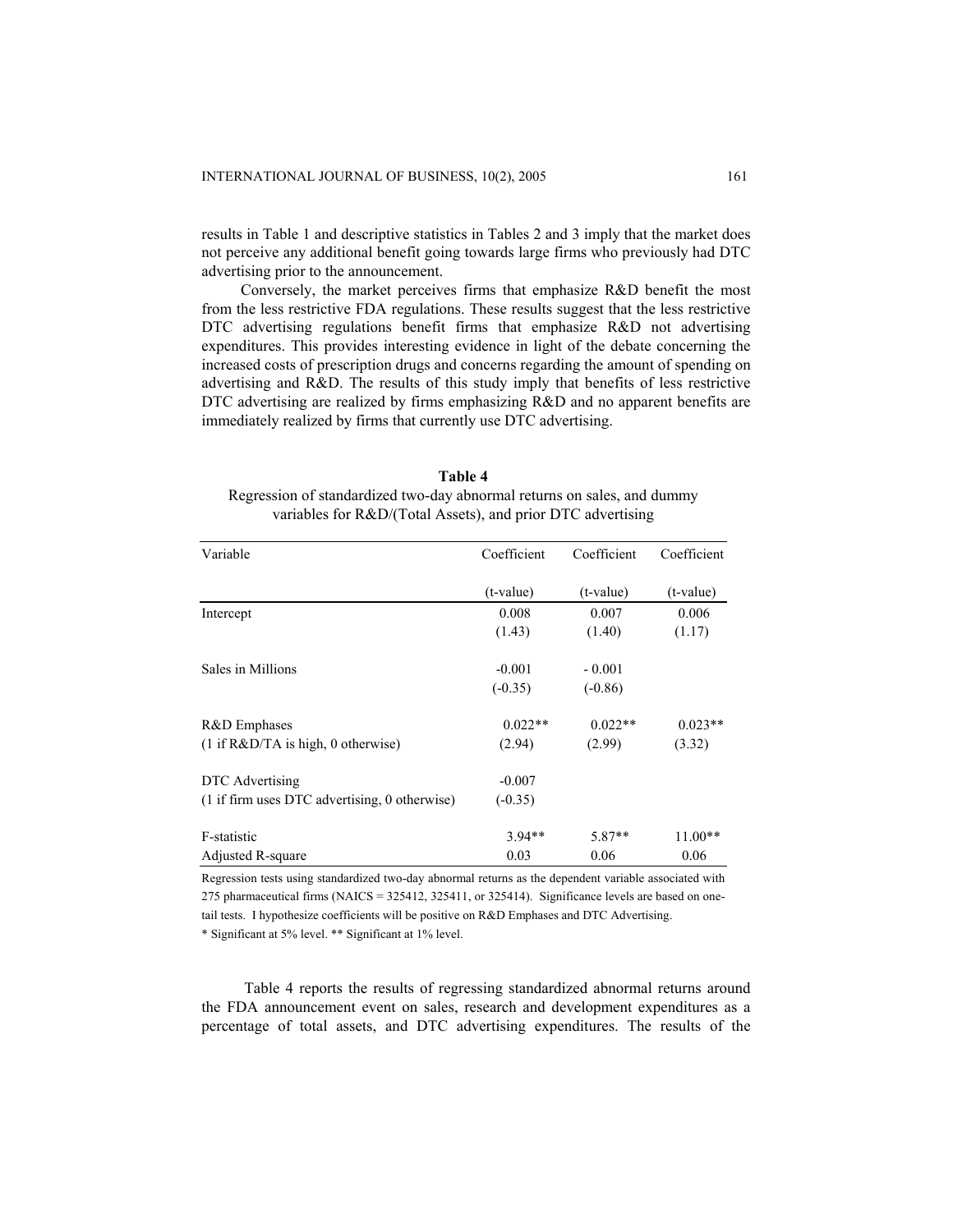regression analysis are consistent with the findings discussed in Table 1. Companies that emphasize R&D expenditures benefit the most from the deregulation. The only variable significant at the 0.01 level is R&D emphases in Table 4. The dummy variable is used to identify firms that emphasize R&D expenditures and therefore are more likely to develop new innovative research that is patent protected for a limited amount of time. The findings suggest innovative firms are able to capitalize on patent protected drugs by directly informing consumers of the new product in a timely manner. The increased product awareness allows an increased demand for the new treatments prior to the expiration of the patent. Alternatively, the findings suggest that generic brands do not capitalize on the deregulation because they do not benefit from brand name recognition.

# **VI. SUMMARY AND CONCLUSIONS**

This study examines the impact of relaxing FDA regulation regarding DTC advertising in the pharmaceutical industry. Positive standardized abnormal returns are found for the full sample of firms in the pharmaceutical industry. The full sample is then segmented into two groups based on the level of R&D expenditures. Firms that spend more on R&D are perceived by the market to benefit the most from the less restrictive advertising guidelines. These results suggest that firms who emphasize R&D are expected to capitalize on brand recognition resulting from DTC advertising. Timely product awareness is crucial due to the limited time that products are protected by patents. Innovative firms with high R&D expenditures are more likely to capitalize on DTC advertising that do not rely on traditional more lengthy methods of marketing for new products that were previously dependent upon physicians' endorsements to increase consumer awareness.

Surprisingly, firms that used DTC advertising do not have abnormal returns associated with the FDA announcement. The findings have important implications for the ongoing debate in the medical community regarding the rising costs of prescription drugs and the level of spending on advertising and R&D expenditures. Firms that use DTC advertising do not appear to benefit in the short run from less restrictive FDA regulations regarding DTC advertising. Conversely, firms that emphasize R&D are perceived by the market to have the most potential benefit from the less restrictive regulations. Furthermore, positive announcements of the FDA DTC advertising regulations do not appear to be related to the political vulnerability hypothesis posed by Bowman, Navissi, and Burgess (2000).

# **ENDNOTES**

1. An excellent more detailed discussion of the benefits of advertising can be found in Calfee (2002).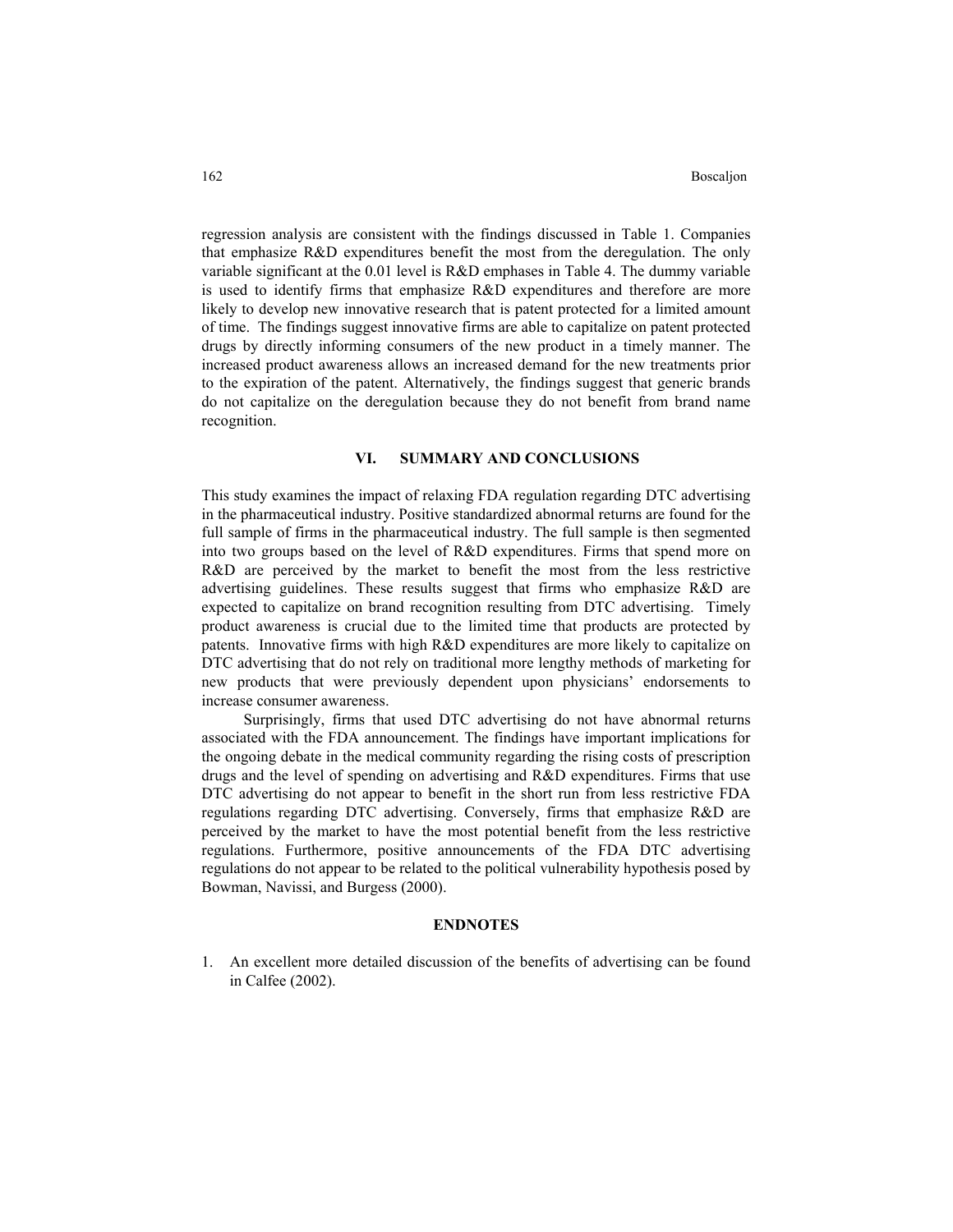- 2. For more information on the empirical findings of the inability of physicians to inform consumers in a timely manner see Ayanian et al. (1994), Felch and Scanlon (1997), and Kane and Garrand (1994).
- 3. The sixteen firms are identified from *Med Ad News*, June 1998.
- 4. In order to properly test the political hypothesis, advertising and R&D expenditures would need to be examined over time. Changes in these expenditures would provide a more direct test of the hypothesis.

# **REFERENCES**

Allen, J., 1999, "A Feeling Deep in Your Bones," *Los Angeles Times*, February 22.

- Ayanian, J., P. Hauptman, E. Guadagnoli, E. Antman, C. Pashos, and B. McNeil, 1994, "Knowledge and Practices of Generalist and Specialist Physicians Regarding Drug Therapy for Acute Myocardial Infraction," *New England Journal of Medicine*, 331 (17), 1136-42.
- Bowman, R., F. Navissi, and R. Burgess, 2000, "Regulatory Threats and Political Vulnerability," *Journal of Financial Research* 23, 411-420.
- Calfee, J., 2002, "Public Policy Issues in Direct-to-consumer Advertising of Prescription Drugs," *Journal of Public Policy and Marketing,* Fall, 221, 2, 174- 193.
- Dowdell, R., S. Govindaraj, and P. Jain, 1992, "The Tylenol Incident, Ensuing Regulation, and Stock Prices," *Journal of Financial and Quantitative Analysis* 27, 283-302.
- Felch, W. and D. Scanlon, 1997, "Bridging the Gap Between Research and Practice: The Role of Continuing Medical Education," *Journal of the American Medical Association*, 277 (2), 155-56.
- Glick, I., T. Suppes, C. DeBattista, R. Hu, and S. Marder, 2001, "Psychopharmacologic Treatment Strategies for Depression, Bipolar Disorder, and Schizophrenia," *Annals of Internal Medicine*, 134, 47-60.
- Kane, R. and J. Garrard, 1994, "Changing Physician Prescribing Practices: Regulation versus Education," *Journal of the American Medical Association*, 271 (5), 393-94.
- Leape, L., 2002, "Translating Medical Science into Medical Practice: Do We Need A National Standards Board?" *Journal of American Medical Association*, 273 (19), 1535-37.
- Lexchin, J. and B. Mintzes, 2002, "Direct-to-consumer Advertising of Prescription Drugs: The Evidence Says No," *Journal of Public Policy & Marketing*, Fall, 21, 2, 194-201.
- Lueck, S., 2000, "FDA Examines More Switches of Drugs To Be Nonprescription," *Wall Street Journal*, June 29, 2000.
- Millon-Cornett, M. and H. Tehranian, 1989, "Stock Market Reactions To the Depository Institutions Deregulation and Monetary Control Act of 1980," *Journal of Banking and Finance* 13, 81-100.